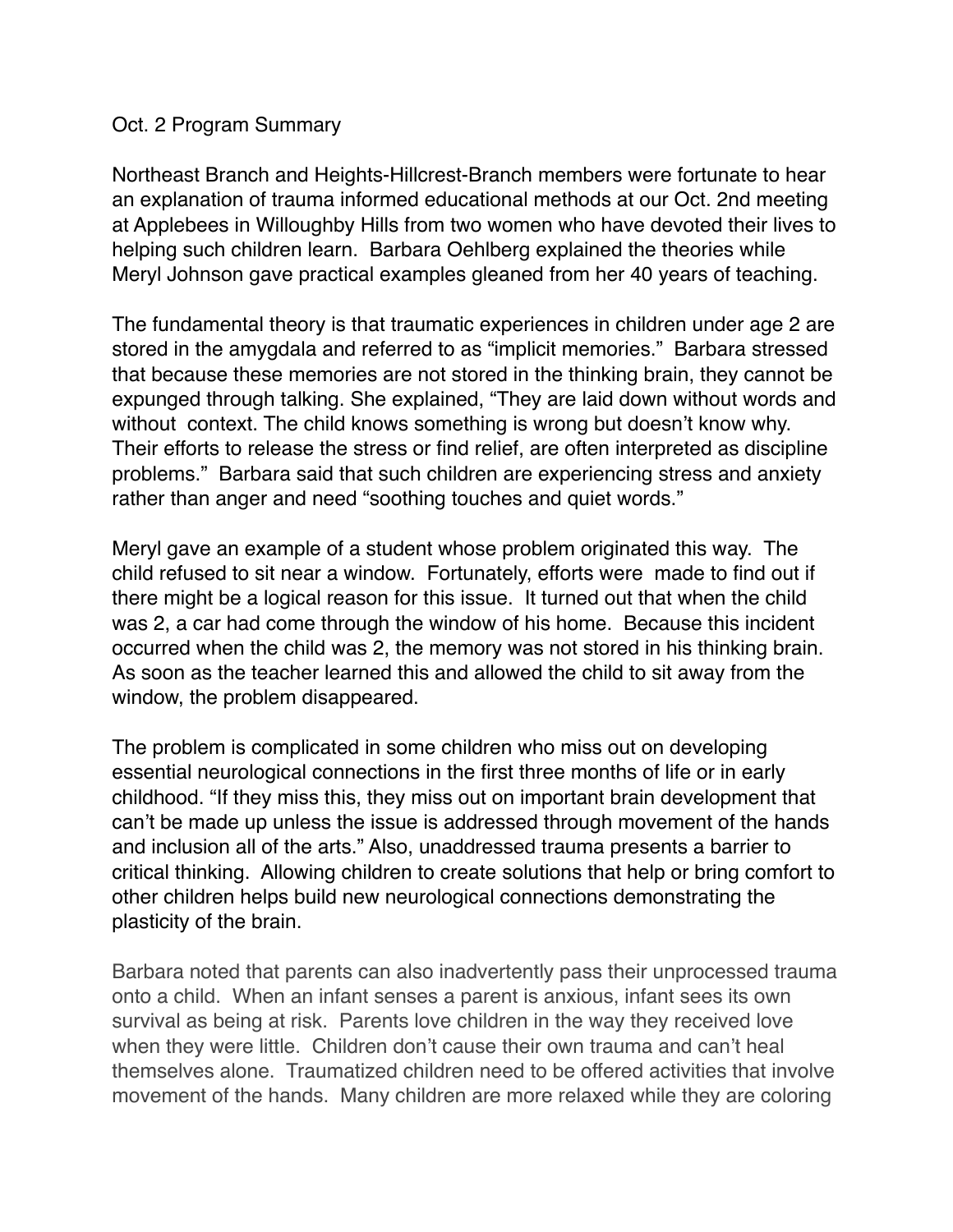or drawing, for example. Barbara said that "activities of movement with the hands will allow information to move from the amygdala to the thinking brain so they can process it."

Meryl reported that a Texas professor says children living in trauma only hear about 50% of the words said in a classroom. Meryl gave an example of what trauma informed education looks like the classroom: She noted that traumatized children will often ask what are supposed to do when they had just been told. "Before trauma informed education, I would have been annoyed," she said. So I asked other children to tell them. She said her work with Barbara has led her to present information about trauma informed strategies to the State Board of Education. She said that third grade tests cause some children to vomit and wet their pants because they don't know how to use a computer for the test.

Both women believe that helping children process through their trauma can result in averting poverty by giving them the means to hold a job. To work toward that end, they decided to produce a You Tube Video. It is entitled "Growing Your Child's Brain." "It would be great if pediatricians would play it in their waiting rooms," Barbara noted. Members may view it on You Tube at: [https://](https://www.youtube.com/watch?v=EjoYSop0AhI) www.youtube.com/watch?v=EjoYSop0Ahl. Barbara has also written a number of books to guide teachers and parents in the application of techniques that will heal trauma that can be purchased on Amazon. "Making It Better: Activities for Children Living in a Stressful World," for teachers of elementary and parents. Those interested in more information can go to her website at: [http://](http://www.reachingdifficultkids.org/) [www.reachingdifficultkids.org,](http://www.reachingdifficultkids.org/) which offers links to further information as well as this summary of the basic concepts underlying the approach:

- Experiencing loss, trauma, intense fear, or terror erodes children's feelings of safety and creates a physiologic effect on their brain function, which can impair cognitive processing and impede learning.
- Students who are so affected undergo a "cognitive lockout" and act out or withdraw from social, emotional, and intellectual challenges, not by choice, but because of a physiologic and emotional reaction to some feeling of fear that became integrated into their development.
- Brain research indicates that a touch, smell, noise or sight in the classroom or playground can trigger the amygdala, the structure of the brain directing negative reactions to fear, arousal and